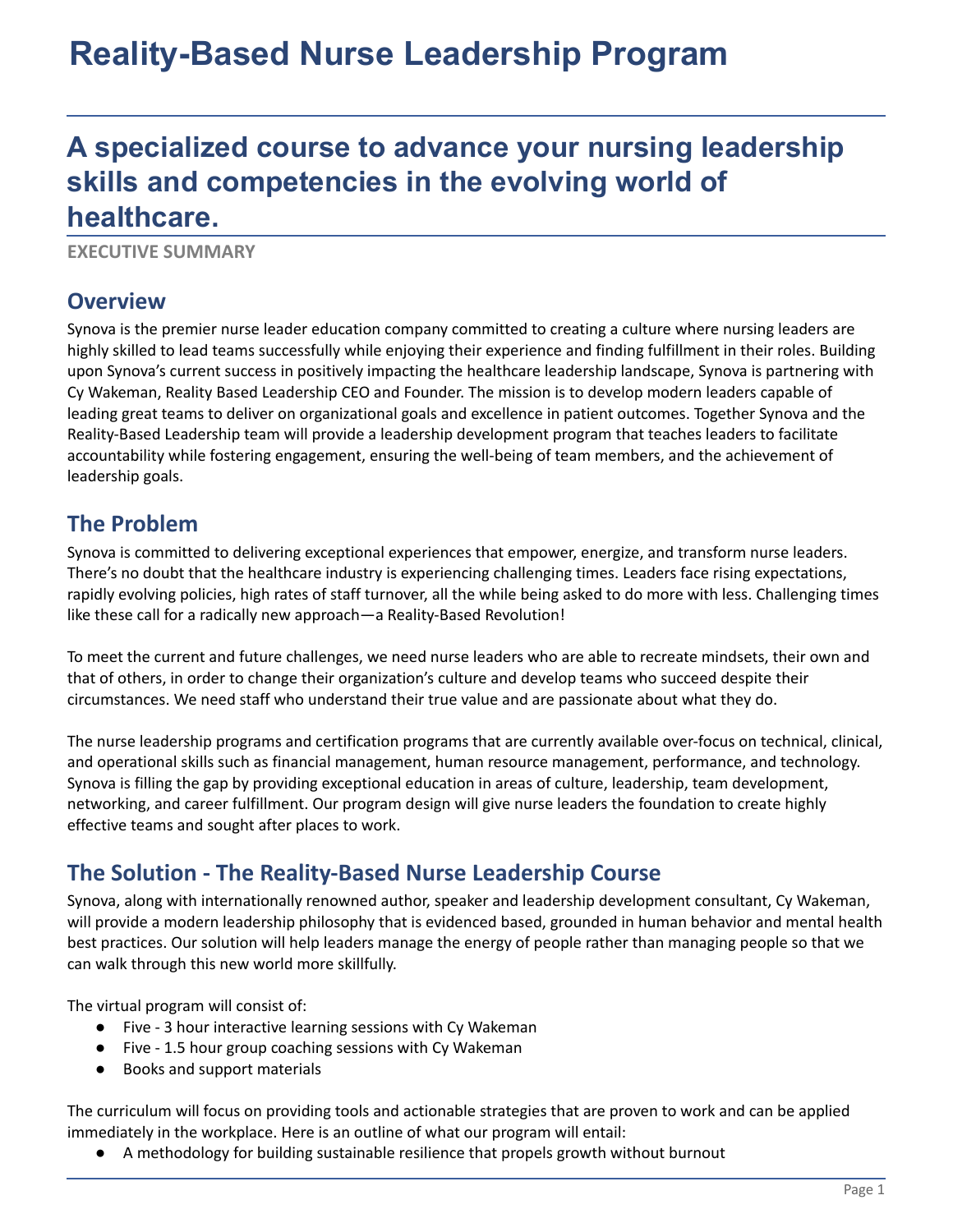# **Reality-Based Nurse Leadership Program**

- Self reflection techniques to learn how to evolve your mindset and the mindset of others
- Strategies to develop accountability in your unit and nursing teams with high staff engagement
- Business readiness philosophy, a proactive approach to for resilience and adapting to change
- Twelve core tools of the Reality-Based Nurse Leadership (RBNL), toolkit to impact your teams in measurable ways

### **Highlights**

At Synova's 25th Perinatal Leadership Forum Dena Carey and the Virginia Hospital Center (VHC) team shared their story about building the Women and Infants Health Center Service Line from the ground up. When interviewed about their journey, several team members attributed a great deal of their success to the Reality-Based Leadership philosophy and to the use of Cy's Reality-Based Leadership tools and messaging.

The team identified the following RBNL items as key to growing and improving the Women and Infants Service line at Virginia Hospital Center:

- Bypassing the ego and ditching the drama
- Finding the right person with the right passion for the position without sacrificing for short term gain
- Fostering accountability through self reflection and clear feedback

The Targeted areas for improvement were:

- High staff turnover
- Low patient experience scores
- An abundance of travel staff
- Low Staff engagement levels
- Poor Collaboration

We asked how the VHC journey may have been different if some one like Cy Wakeman was a resource, here is what they shared:

- Having an outside person would have been beneficial because the success of the organization is the overall goal
- An external person can help align different department goals and how those goals fit with one another
- Identifying pitfalls sooner because of a global perspective
- Helping with the true stories versus ego created stories

The outcomes shared by the VHC team were: